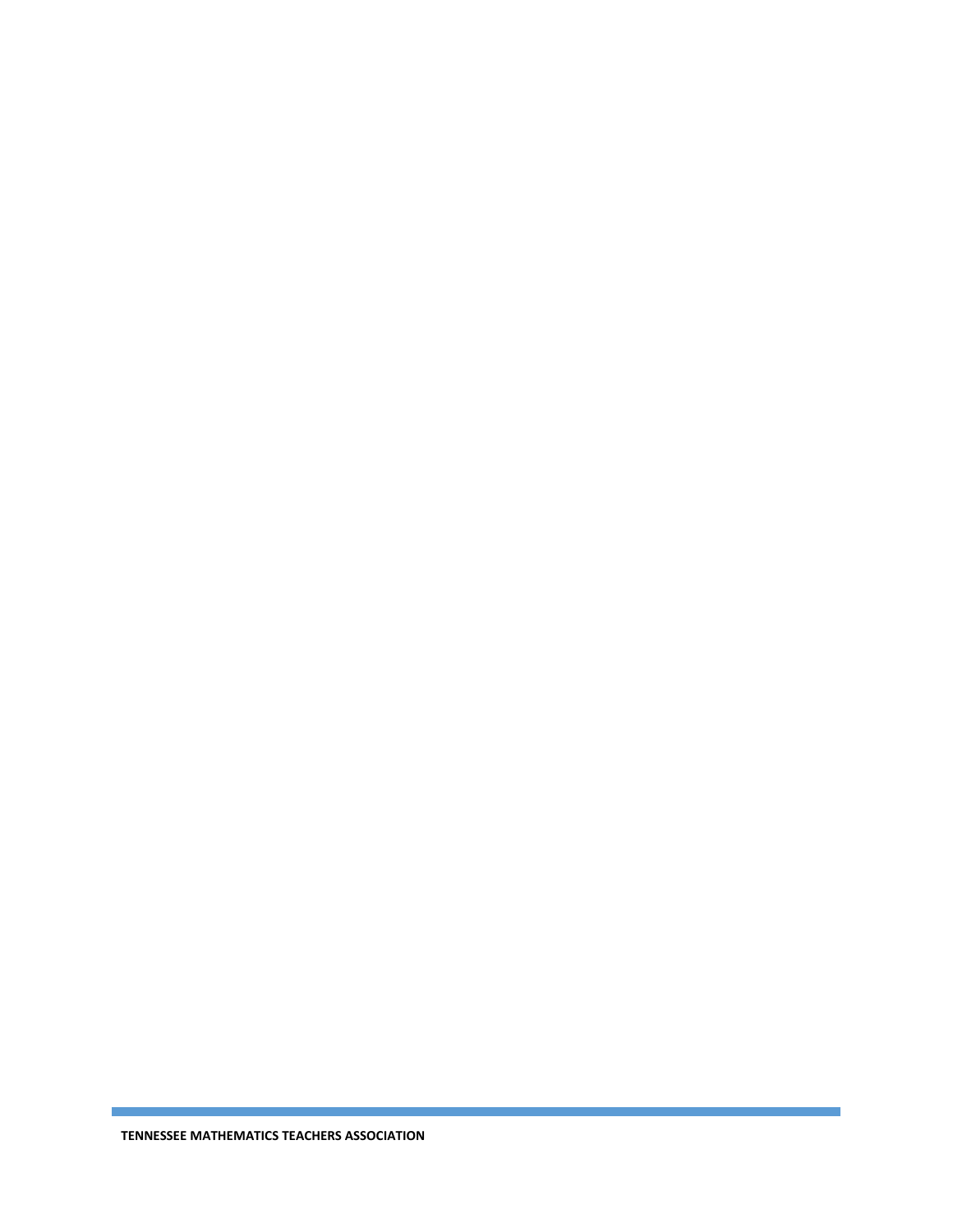

## **Table of Contents**

| Contents |  |
|----------|--|
|          |  |
|          |  |
|          |  |
|          |  |
|          |  |
|          |  |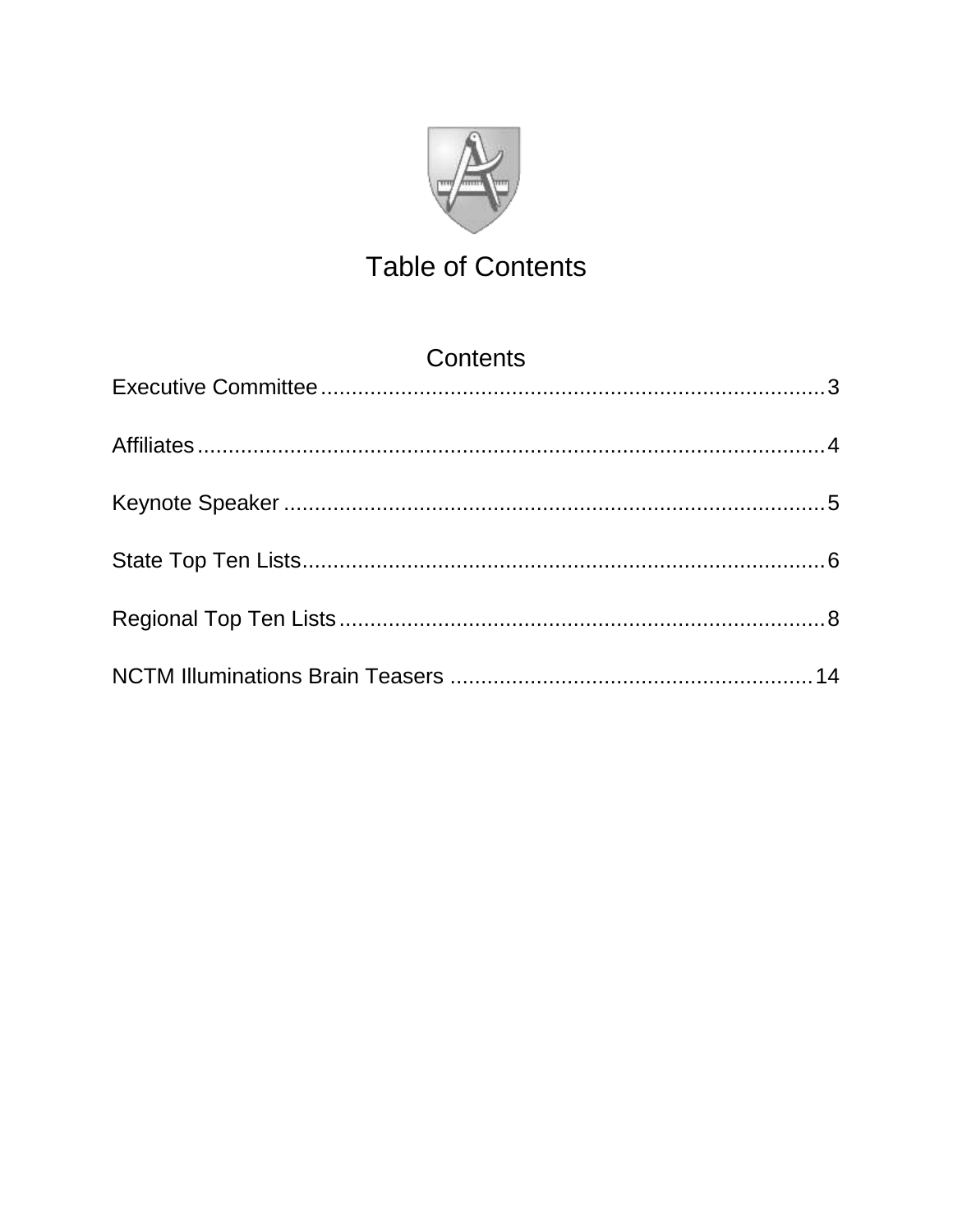

## **TENNESSEE MATHEMATICS TEACHERS ASSOCIATION**

### Executive Committee

**President: Alice Carson** Powell High School Email: [alice.carson@knoxschools.org](mailto:alice.carson@knoxschools.org)

**Past President: Jackie Vogel** Austin Peay State University E-mail: [vogelj@apsu.edu](mailto:vogelj@apsu.edu)

**President Elect: Lisa Elliott** West Creek High School E-mail: [vogelj@apsu.edu](mailto:vogelj@apsu.edu)

**Secretary: Steve Gadbois** Memphis University School E-mail: [steve.gadbois@musowls.org](mailto:steve.gadbois@musowls.org)

**Treasurer: Stephanie Kolitsch** University of Tennessee at Martin E-mail: [styler@utm.edu](mailto:styler@utm.edu)

**NCTM Representative and Parliamentarian: Ann Indingaro** E-mail: [aindingaro@gmail.com](mailto:aindingaro@gmail.com)

**Vice-President for Elementary: Julie Martin** Head Middle Magnet Prep School E-mail: [julie.martin@mnps.org](mailto:julie.martin@mnps.org)

**Vice-President for Middle Schools: Lois Coles** Brentwood Middle School E-mail: [loisc@wcs.edu](mailto:loisc@wcs.edu)

**Vice-President for Secondary Schools: Jennifer Axley** Webb School of Knoxville Email: [jennifer\\_axley@webbschool.org](mailto:jennifer_axley@webbschool.org)

**Vice President for Two-Year Colleges: James Adair** Dyersburg State Community College Email: adair@dscc.edu

**Vice-President for Colleges/University: Carroll Wells** Lipscomb University E-mail: [carroll.wells@lipscomb.edu](mailto:carroll.wells@lipscomb.edu)

**Examinations Director: David Ray** University of Tennessee at Martin E-mail: [davidray@utm.edu](mailto:davidray@utm.edu)

**Contest Coordinator: Becky Darrough** Austin Peay State University E-mail: [darroughr@apsu.edu](mailto:darroughr@apsu.edu)

**Contest Awards Chair: Desireé McCullough** University of Tennessee at Martin Email: [dmccull1@utm.edu](mailto:dmccull1@utm.edu)

#### **TMTA Bulletin Editors: Jackie Vogel & Lisa Elliott**

Austin Peay State University West Creek High School E-mail: [vogelj@apsu.edu;](mailto:vogelj@apsu.edu) lisa.elliott@cmcss.net

**Membership Coordinator and Webmaster: Kim Mullins** Bethel Springs Elementary School E-mail: mullinsk@mcnairy.org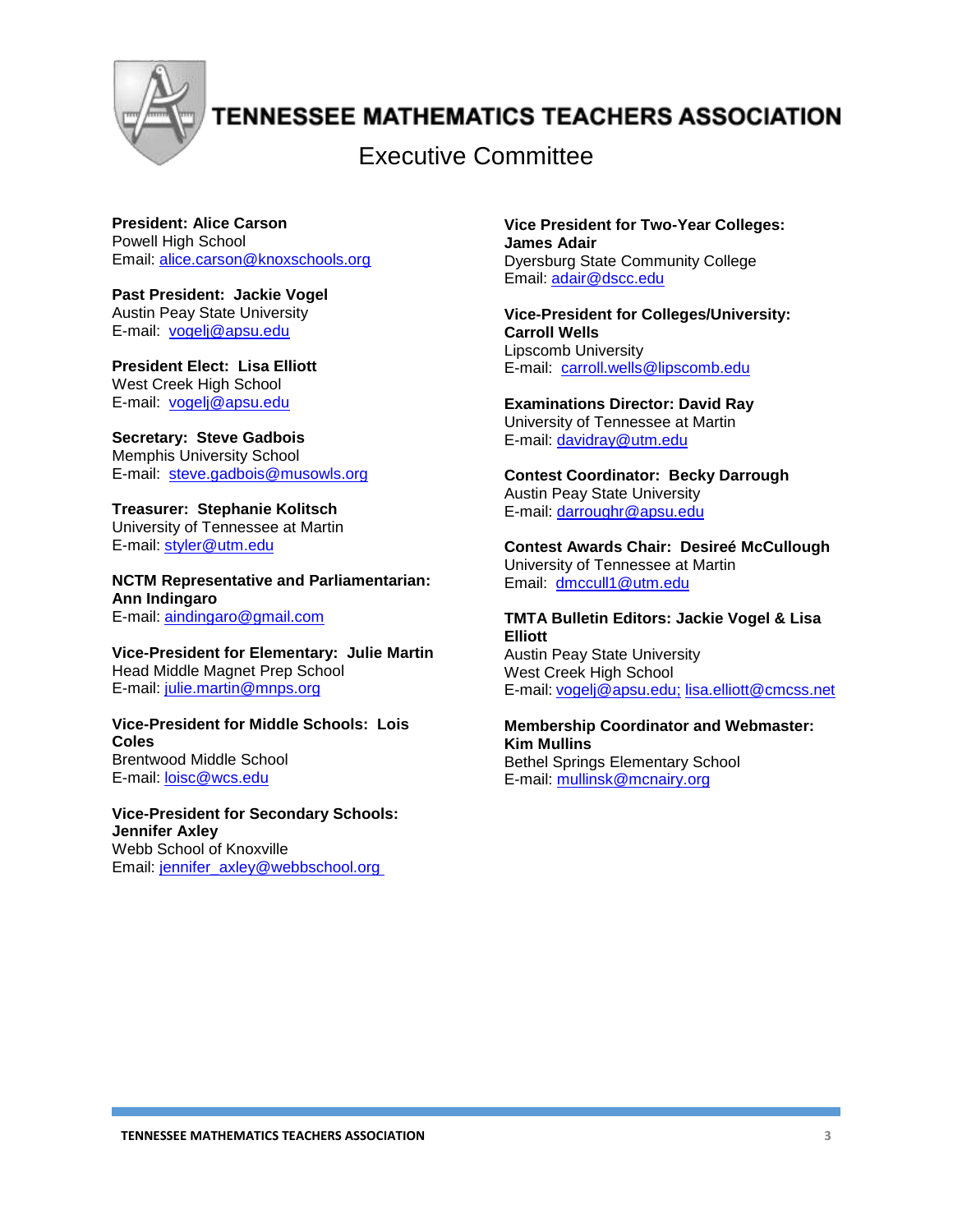

### **TENNESSEE MATHEMATICS TEACHERS ASSOCIATION** Affiliates

**CAMTA** Chattanooga Area Mathematics Teachers' Association Andy Stultz Baylor School – Chattanooga [astultz@baylorschool.org](mailto:astultz@baylorschool.org)

#### **MAC-O-TOM**

Memphis Area Council of Teachers of Mathematics Co-Presidents Elizabeth Kirby; Christine Bingham White Station High School (Shelby County); Shelby County Dept C&I [kirbyea@scsk12.org; binghamc@scsk12.org](mailto:kirbyea@scsk12.org;%20binghamc@scsk12.org) 

#### **MT<sup>2</sup> -NW**

Mathematics Teachers of Tennessee – Northwest Linda Farmer Greenfield High School Farmerl1@k12tn.net

#### **(MT)<sup>2</sup>**

Middle Tennessee Mathematics Teachers Sheila Horstman Clarksville High School [Sheila.horstman@cmcss.net](mailto:Sheila.horstman@cmcss.net)

#### **SM<sup>2</sup>EA**

Smoky Mountain Mathematics Educators' Association

#### **TAMTE**

Tennessee Association of Mathematics Teacher Educators Becky Darrough Austin Peay State University [darroughr@apsu.edu](mailto:darroughr@apsu.edu)

#### **TATM**

Tennessee Aspiring Teachers of Mathematics Kaycie Hartwig Preservice Teacher Austin Peay State University [khartwig@my.apsu.edu](mailto:khartwig@my.apsu.edu)

#### **TMATYC**

Tennessee Mathematics Association for Two Year Colleges Brittany Mosby Tennessee Higher Education Commission [brittany.mosby@tn.gov](mailto:brittany.mosby@tn.gov)

#### **UETCTM**

Upper East Tennessee Council of Teachers of Mathematics Jamie Price East Tennessee State University [pricejh@mail.etsu.edu](mailto:pricejh@mail.etsu.edu)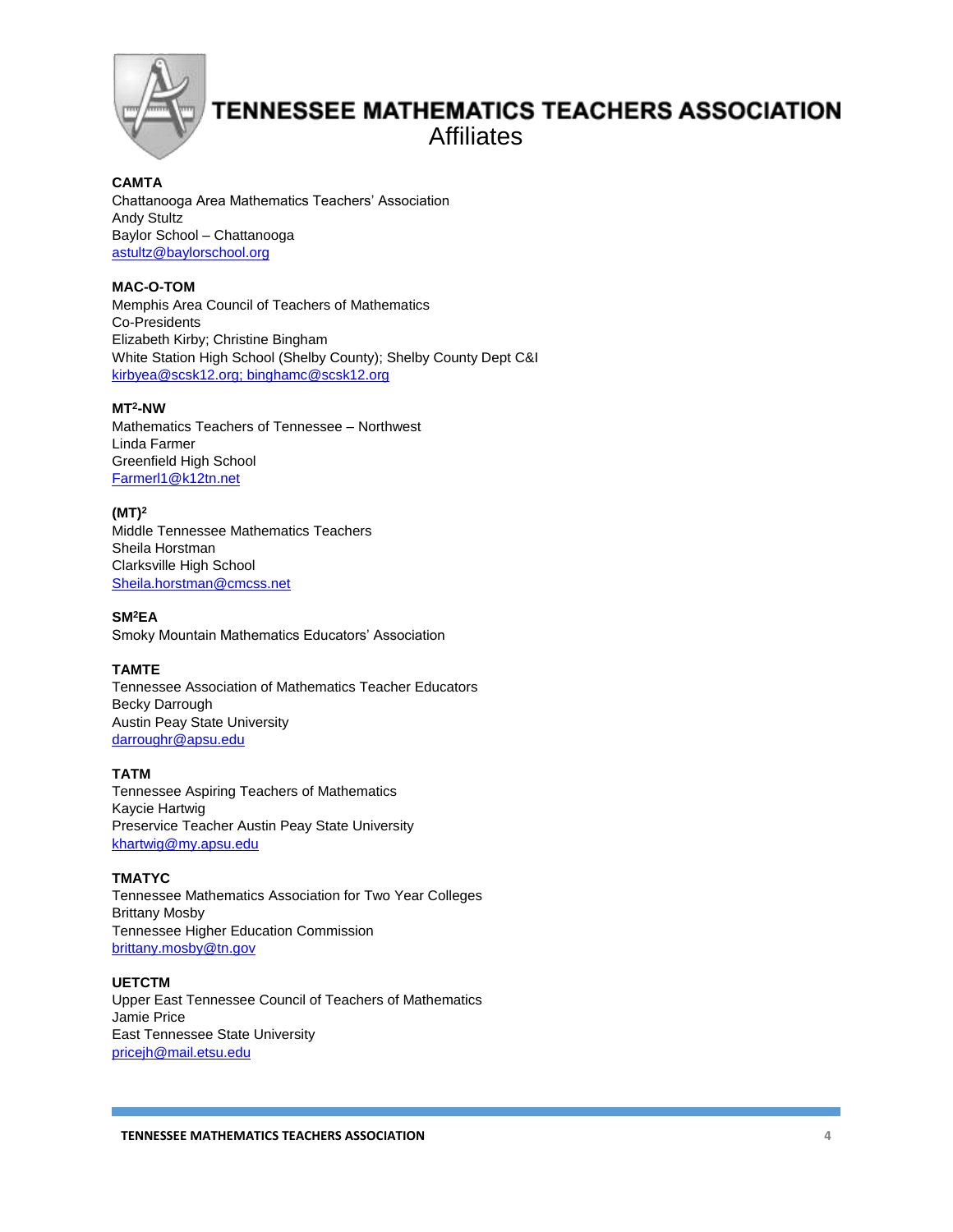### **Keynote Speaker**

Dr. Scott Eddins [Scott.Eddins@tn.gov](mailto:Scott.Eddins@tn.gov)

<span id="page-5-0"></span>

Dr. Eddins serves as the Mathematics Coordinator for the TN Department of Education focused on ensuring high quality mathematics instruction. He has presented at several state/national level conferences and served in several STEM roles over the years such as President of the Association of State Supervisors of Mathematics, Instructional Coordinator at the TN Tech University Oakley STEM Center, TN State Board of Education staff. He spent more than a decade teaching math in middle and high schools.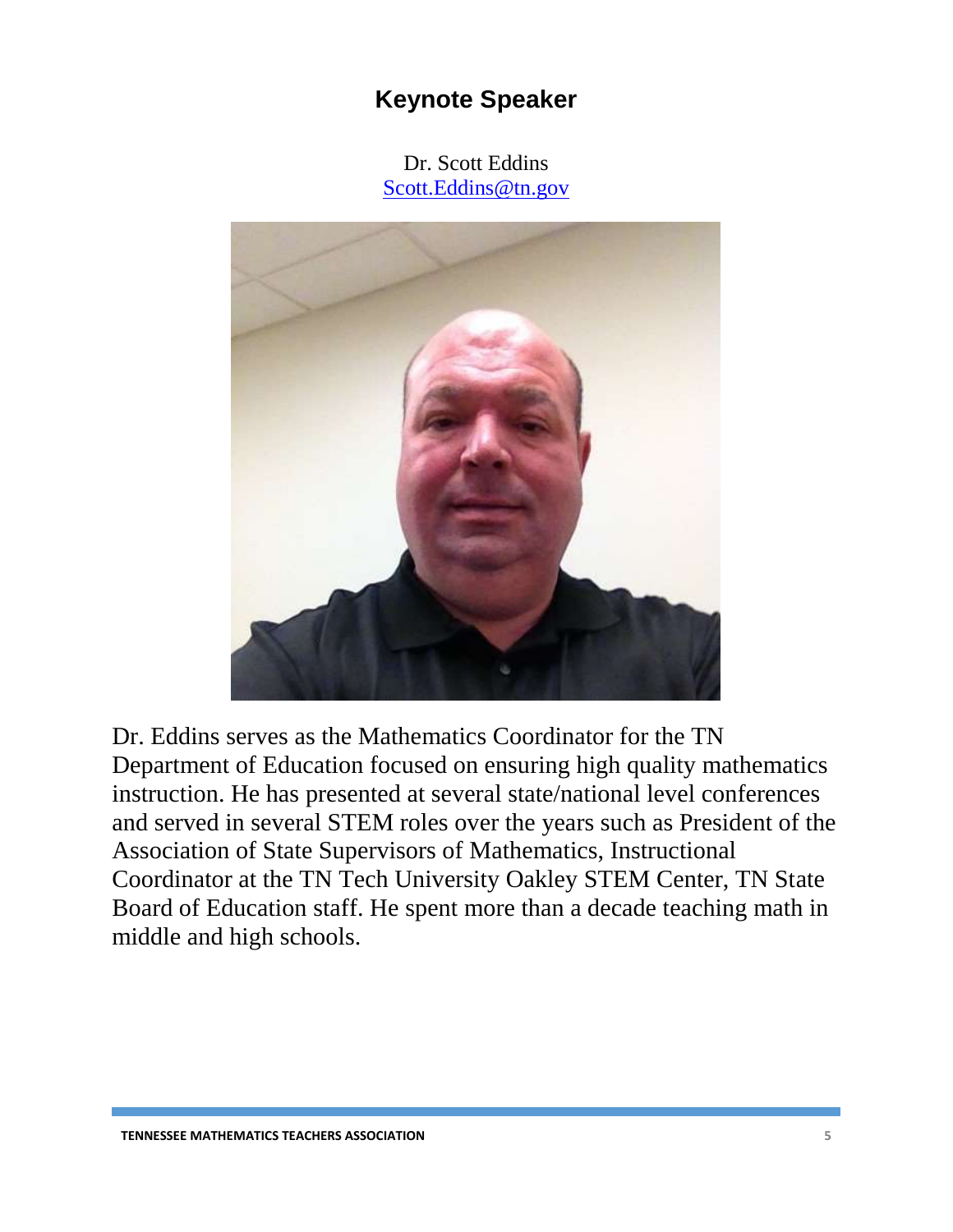### **State Top Ten Lists**

#### **State Tennessee Top Ten - Algebra I**

<span id="page-6-0"></span>

| Rank | <b>Score</b> | <b>Name</b>        | <b>School</b>              | <b>City</b>      | <b>Teacher</b>           |
|------|--------------|--------------------|----------------------------|------------------|--------------------------|
|      | 195          | Yan, Alexander     | Farragut Middle School     | Knoxville        | Randall Swartzentruber   |
|      | 195          | Hu, George         | Farragut Middle School     | Knoxville        | <b>Scott Frieling</b>    |
| 3    | 190          | Polborn, Tigran K  | J.T. Moore Middle School   | Nashville        | David Myers              |
| 4    | 180          | Newman, Jackson    | Memphis University School  | Memphis          | <b>Heather Davis</b>     |
| 4    | 180          | Chaudhury, Rajveer | Sunset Middle School       | <b>Brentwood</b> | Benjamin Hartley         |
| 4    | 180          | Singhvi, Vivaan    | Farragut Middle School     | Knoxville        | Randall Swartzentruber   |
|      | 175          | Wu, Evan           | Memphis University School  | Memphis          | <b>Heather Davis</b>     |
| 8    | 172          | Chen. Iris         | Farragut Middle School     | Knoxville        | Randall Swartzentruber   |
| 8    | 172          | Kulubya, Matthew   | Lausanne Collegiate School | Memphis          | <b>Aubrey Zimmerling</b> |
| 8    | 172          | Chen, Gabriel      | Memphis University School  | Memphis          | <b>Heather Davis</b>     |
|      |              |                    |                            |                  |                          |

### **State Tennessee Top Ten - Geometry**

| Rank | <b>Score</b> | <b>Name</b>          | <b>School</b>                 | <b>City</b>      | <b>Teacher</b>     |
|------|--------------|----------------------|-------------------------------|------------------|--------------------|
|      | 190          | Deng, Lejun          | <b>MLK Magnet High School</b> | <b>Nashville</b> | Daniel Agyemang    |
| 2    | 173          | Wang, Alex           | Montgomery Bell Academy       | <b>Nashville</b> | Matt Golenor       |
| 3    | 172          | Yan, Nicholas        | Farragut Middle School        | Knoxville        | Rachel Brown       |
| 4    | 160          | Pitt, Henry R        | Montgomery Bell Academy       | <b>Nashville</b> | Matt Golenor       |
| 5    | 152          | Ding, Bryan          | Memphis University School     | Memphis          | Leigh Packard      |
| 6    | 146          | Du, Hongyang         | Oakland High School           | Murfreesboro     | Kevin Carroll      |
| 7    | 145          | Krishnamurthi, Varun | Memphis University School     | Memphis          | Leigh Packard      |
| 8    | 140          | Chen, Henry          | Maryville Junior High School  | Maryville        | <b>Matt Fowler</b> |
| 9    | 136          | Feiel, Michael       | William Blount High School    | Maryville        | Kim Jordan         |
| 10   | 133          | Xu, Peter            | Montgomery Bell Academy       | Nashville        | Matt Golenor       |
|      |              |                      |                               |                  |                    |

### **State Tennessee Top Ten - Algebra II**

| <b>Rank</b> | <b>Score</b> | <b>Name</b>       | <b>School</b>                  | <b>City</b>      | <b>Teacher</b>       |
|-------------|--------------|-------------------|--------------------------------|------------------|----------------------|
|             | 200          | Gosain, Raj       | White Station High School      | Memphis          | Aboubacar Amadou-Ide |
| 2           | 195          | Tang, Alice       | <b>Farragut High School</b>    | Knoxville        | Laura Austin         |
| 2           | 195          | Li. Greta         | University School of Nashville | Nashville        | Justin Fitzpatrick   |
| 4           | 190          | Jin, Raymond      | Farragut High School           | Knoxville        | Laura Austin         |
| 4           | 190          | Choi, Sally       | <b>Brentwood High School</b>   | <b>Brentwood</b> | Greg Shirley         |
| 6           | 181          | Chen, Vivan       | Maryville High School          | Maryville        | Nick Kessler         |
|             | 180          | Ouyang, William   | Montgomery Bell Academy        | <b>Nashville</b> | John Lunier          |
| 8           | 179          | Qi, Michael       | <b>Farragut High School</b>    | Knoxville        | Laura Austin         |
| 9           | 178          | Kanamoto, Shumpei | Ravenwood High School          | <b>Brentwood</b> | Cheryl Morency       |
| 10          | 177          | Jordan, Ryan T    | Ravenwood High School          | <b>Brentwood</b> | Cheryl Morency       |
| 10          | 177          | Willis, Melissa   | Lenoir City High School        | Lenoir City      | Christine Haire      |
|             |              |                   |                                |                  |                      |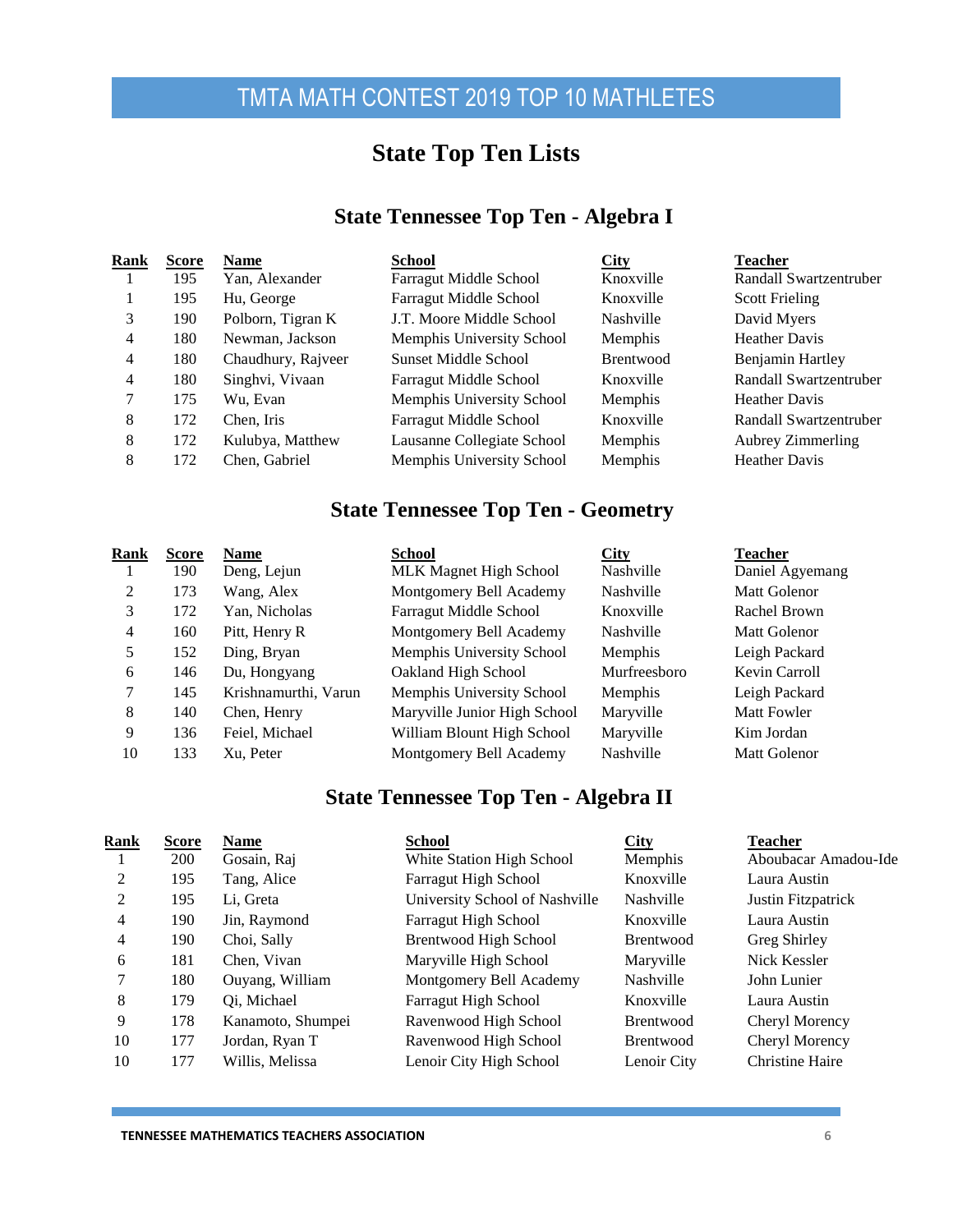#### **State Tennessee Top Ten - Statistics**

| Rank | <b>Score</b> | <b>Name</b>         | <b>School</b>               | City               | <b>Teacher</b>        |
|------|--------------|---------------------|-----------------------------|--------------------|-----------------------|
|      | 195          | Gilliland, Benjamin | Memphis University School   | <b>Memphis</b>     | Darin Clifft          |
| 2    | 191          | Hudson, Anna        | Collierville High School    | Collierville       | <b>Matthew Holmes</b> |
| 2    | 191          | Yang, Sean          | <b>Houston High School</b>  | Germantown         | Sarita Bansal         |
| 2    | 191          | Wang, Jiahua        | The Webb School             | <b>Bell Buckle</b> | Andrew Stimpson       |
| 5    | 190          | Czajkowski, Whitman | Siegel High School          | Murfreesboro       | Amber Matuszewski     |
| 5    | 190          | Sai, Baylor         | Montgomery Bell Academy     | Nashville          | Phillip Jackson       |
| 5    | 190          | Ahn, Elliot         | Collierville High School    | Collierville       | <b>Matthew Holmes</b> |
| 8    | 187          | He. Yao             | Collierville High School    | Collierville       | <b>Matthew Holmes</b> |
| 9    | 186          | Grummon, Nicholas   | Franklin High School        | Franklin           | Suzanne Nuccio        |
| 9    | 186          | Sprouse, Henry C    | Hendersonville High School  | Franklin           | Angela Stiles         |
| 9    | 186          | Cabezas, Natalie    | St. Mary's Episcopal School | <b>Memphis</b>     | Ashley Herr           |

#### **State Tennessee Top Ten - Precalculus**

| Rank | <b>Score</b> | <b>Name</b>          | <b>School</b>               | City                         | <b>Teacher</b>            |
|------|--------------|----------------------|-----------------------------|------------------------------|---------------------------|
|      | 196          | Nayagadurai, Ashwath | Brentwood High School       | <b>Brentwood</b>             | Christie Feiler           |
|      | 196          | Zhang, Franklin      | Tullahoma High School       | Tullahoma                    | Kim Carter                |
|      | 196          | Sun, Emily           | Collierville High School    | Collierville                 | <b>Timothy Setterlund</b> |
| 4    | 192          | Zou, Byron           | McCallie School             | Chattanooga                  | Rob Lyons                 |
| 5    | 191          | Saye, Justin         | Independence High School    | Thompson's<br><b>Station</b> | Stephen Dorris            |
| 6    | 187          | Astor. Theodore      | Maryville High School       | Maryville                    | Amanda Russell            |
| 6    | 187          | Charles, Rhea        | Webb School of Knoxville    | Knoxville                    | Patrick Cahill            |
| 6    | 187          | Kim, Sol             | <b>Farragut High School</b> | Knoxville                    | Angela Buchman            |
| 9    | 186          | Barnes, Luke         | Science Hill High School    | Johnson City                 | Guy Mauldin               |
| 10   | 184          | Myers, Jacob         | Franklin High School        | Franklin                     | Lori LoCurto              |

#### **State Tennessee Top Ten - Calculus and Advanced Topics**

| Rank | <b>Score</b> | <b>Name</b>   | <b>School</b>                     | City             | <b>Teacher</b>      |
|------|--------------|---------------|-----------------------------------|------------------|---------------------|
|      | 200          | Luo, Kevin    | White Station High School         | Memphis          | Yanli Cui           |
| 2    | 175          | DeCoster, Sam | Montgomery Bell Academy           | Nashville        | Dustin Hedmark      |
| 3    | 174          | Ajmal, Namrah | <b>Brentwood High School</b>      | <b>Brentwood</b> | Jerry Stelmaszak    |
| 4    | 173          | Novak, Connor | <b>Brentwood High School</b>      | <b>Brentwood</b> | Jerry Stelmaszak    |
| 5    | 171          | Black, Alan   | Christian Brothers High<br>School | Memphis          | <b>Dustin Perry</b> |
| 6    | 170          | Joy, David    | Oak Ridge High School             | Oak Ridge        | Deanna Pickel       |
| 6    | 170          | Zhou, Zirui   | <b>Farragut High School</b>       | Knoxville        | Brandi Finchum      |
| 6    | 170          | Puri, Arjun   | Memphis University School         | Memphis          | Steve Gadbois       |
| 9    | 168          | Chen, Forest  | <b>Farragut High School</b>       | Knoxville        | Angela Buckman      |
| 10   | 166          | Gong, Brandon | Collierville High School          | Collierville     | Ivonne Bentley      |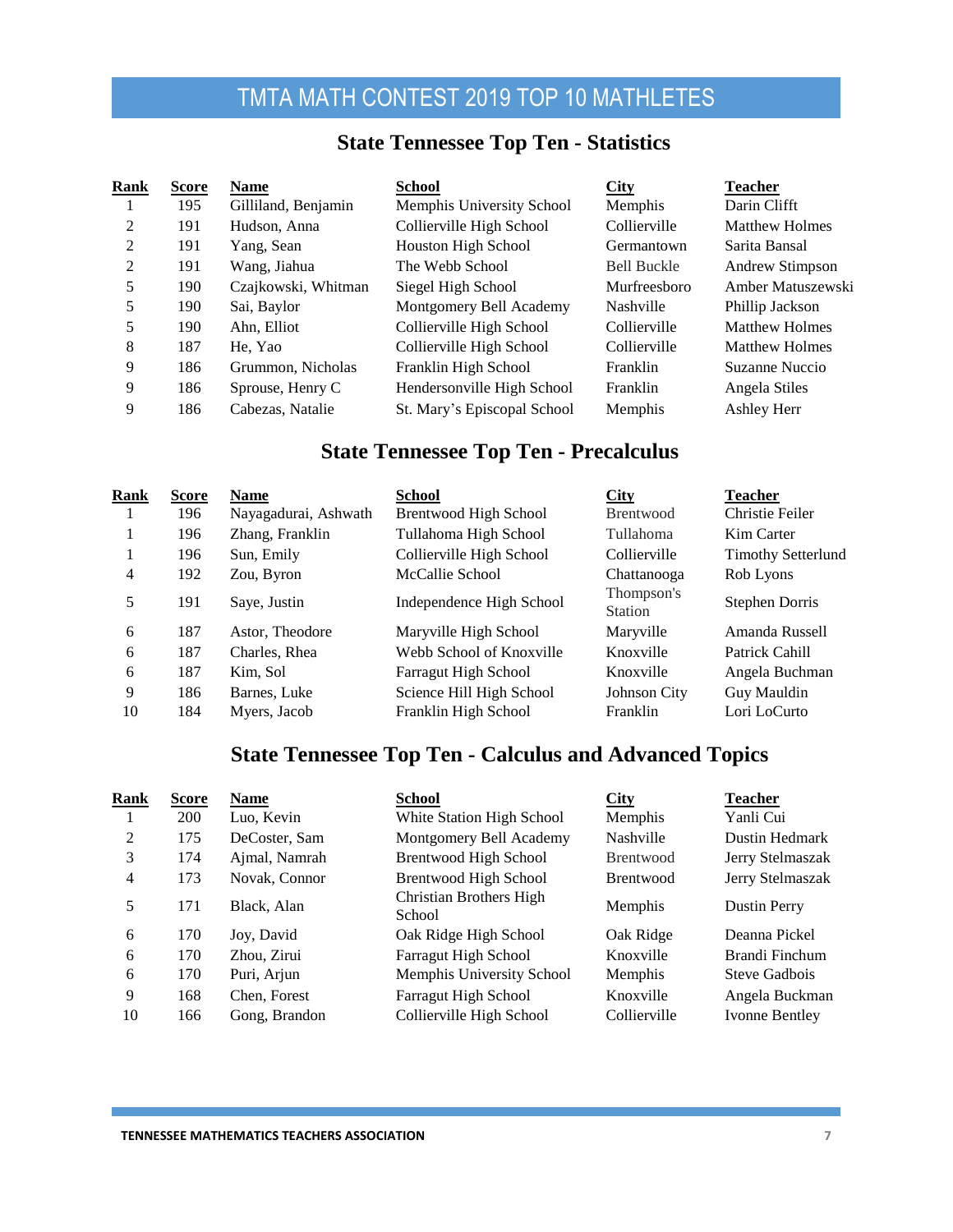## **Regional Top Ten Lists**

### **East Tennessee Top Ten - Algebra I**

<span id="page-8-0"></span>

| Rank | <b>Score</b> | <b>Name</b>          | <b>School</b>                 | City                | <b>Teacher</b>         |
|------|--------------|----------------------|-------------------------------|---------------------|------------------------|
|      | 195          | Yan, Alexander       | Farragut Middle School        | Knoxville           | Randall Swartzentruber |
|      | 195          | Hu, George           | Farragut Middle School        | Knoxville           | <b>Scott Frieling</b>  |
| 3    | 180          | Singhvi, Vivaan      | Farragut Middle School        | Knoxville           | Randall Swartzentruber |
| 4    | 172          | Chen, Iris           | <b>Farragut Middle School</b> | Knoxville           | Randall Swartzentruber |
| 5    | 168          | Litchfield, Alex     | Greeneville High School       | Greeneville         | <b>Annette Watts</b>   |
| 5    | 168          | Duckworth, Alexandra | Greeneville High School       | Greeneville         | <b>Annette Watts</b>   |
| 7    | 166          | Cross, Sophia        | Science Hill High School      | <b>Johnson City</b> | Christina Miller       |
| 8    | 165          | Puchalski, Natalie   | Athens City Middle School     | <b>Athens</b>       |                        |
| 8    | 165          | Madduri, Adithya     | Maryville Junior High School  | Maryville           | Logan Goodin           |
| 10   | 162          | Dallas, Benjamin     | Jefferson Middle School       | Oak Ridge           | David Tracey           |
|      |              |                      |                               |                     |                        |

### **East Tennessee Top Ten - Geometry**

| Rank           | <b>Score</b> | <b>Name</b>      | <b>School</b>                         | <b>City</b>  | <b>Teacher</b>      |
|----------------|--------------|------------------|---------------------------------------|--------------|---------------------|
|                | 172          | Yan, Nicholas    | <b>Farragut Middle School</b>         | Knoxville    | Rachel Brown        |
| 2              | 140          | Chen, Henry      | Maryville Junior High School          | Maryville    | <b>Matt Fowler</b>  |
| 3              | 136          | Feiel, Michael   | William Blount High School            | Maryville    | Kim Jordan          |
| $\overline{4}$ | 130          | Soni, Rishi      | Cleveland High School                 | Cleveland    | Self                |
| 5              | 127          | An. Karrie       | Farragut Middle School                | Knoxville    | Rachel Brown        |
| 6              | 120          | Singh, Ridhima   | Farragut Middle School                | Knoxville    | Rachel Brown        |
| 7              | 118          | Dapp, Logan      | Signal Mountain Middle High<br>School | Signal Mnt.  | Jennifer Agan       |
| 8              | 117          | Gao. Madeline    | Farragut Middle School                | Knoxville    | Rachel Brown        |
| 9              | 116          | Spann, Nathan    | Cedar Springs Home School             | Knoxville    | David Sincerbox     |
| 9              | 116          | Hutchinson, John | Providence Academy                    | Johnson City | <b>Thomas Prior</b> |
| 9              | 116          | Han. Grace       | Jefferson Middle School               | Oak Ridge    | Rachel Haun         |
|                |              |                  |                                       |              |                     |

#### **East Tennessee Top Ten - Algebra II**

| Rank | Score | <b>Name</b>        | <b>School</b>               | City         | <b>Teacher</b>        |
|------|-------|--------------------|-----------------------------|--------------|-----------------------|
|      | 195   | Tang, Alice        | <b>Farragut High School</b> | Knoxville    | Laura Austin          |
| 2    | 190   | Jin, Raymond       | <b>Farragut High School</b> | Knoxville    | Laura Austin          |
| 3    | 181   | Chen, Vivan        | Maryville High School       | Maryville    | Nick Kessler          |
| 4    | 179   | Oi, Michael        | <b>Farragut High School</b> | Knoxville    | Laura Austin          |
| 5    | 177   | Willis, Melissa    | Lenoir City High School     | Lenoir City  | <b>Christin Haire</b> |
| 6    | 174   | Scheffer, Katelyn  | Lenoir City High School     | Lenoir City  | <b>Christin Haire</b> |
| 7    | 173   | Liu, Rena          | <b>Farragut High School</b> | Knoxville    | Laura Austin          |
| 8    | 168   | Ha, Thu            | Webb School of Knoxville    | Knoxville    | Melanie Davis         |
| 9    | 163   | Nguyen, Ly Na      | Science Hill High School    | Johnson City | Joshua Berry          |
| 10   | 162   | Khoretonenko, Alex | McCallie School             | Chattanooga  | Jim Carlone           |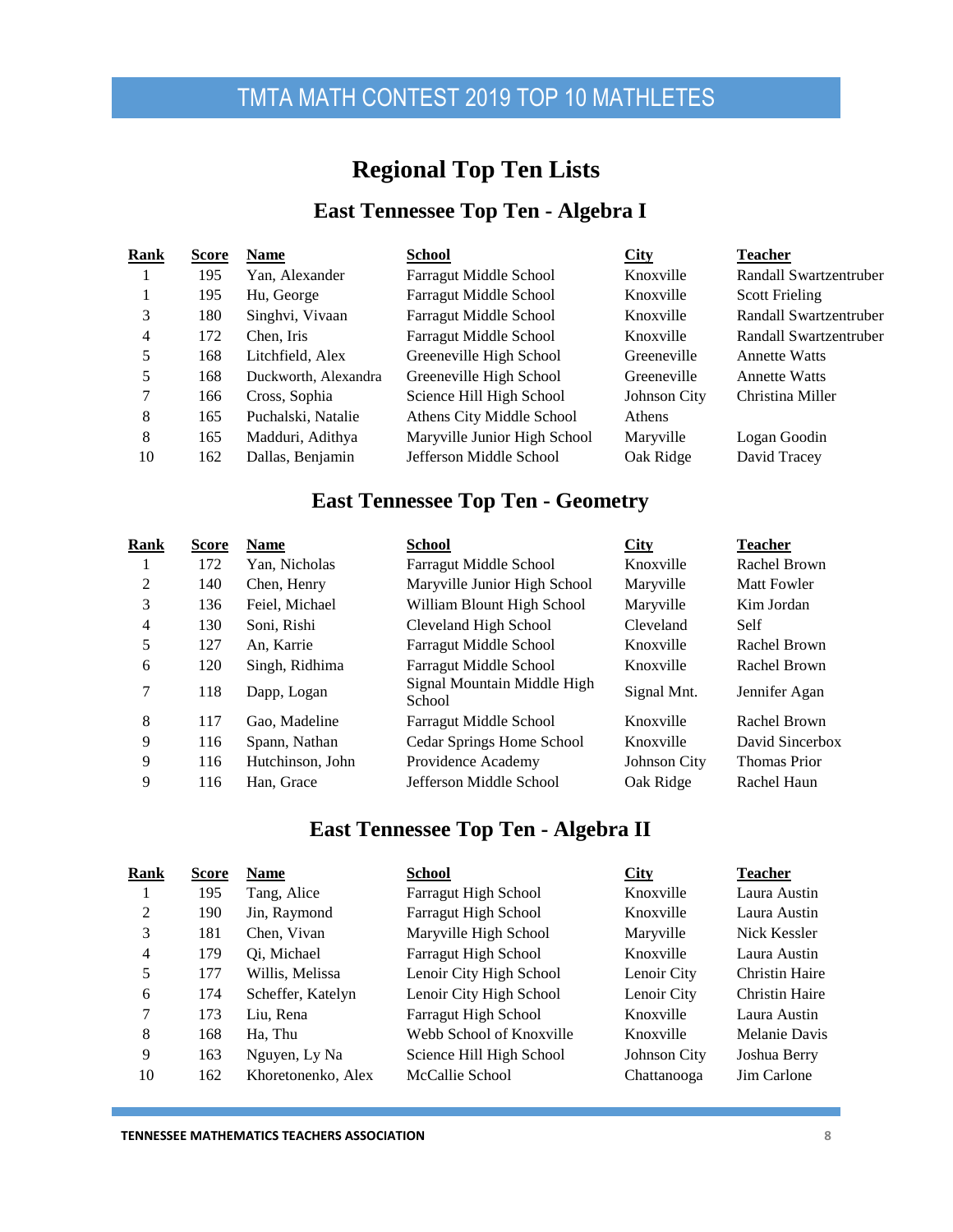| Rank           | <b>Score</b> | <b>Name</b>           | <b>School</b>               | <b>City</b> | <b>Teacher</b>  |
|----------------|--------------|-----------------------|-----------------------------|-------------|-----------------|
|                | 182          | Bullen, Luke          | Webb School of Knoxville    | Knoxville   | Paul Klein      |
| 2              | 177          | Vafaie-Partin, Sidney | Webb School of Knoxville    | Knoxville   | Paul Klein      |
| 3              | 176          | Chow. Evan            | Webb School of Knoxville    | Knoxville   | Paul Klein      |
| $\overline{4}$ | 173          | Peruski, Ryan         | Maryville High School       | Maryville   | Nelson Lee      |
| $\overline{4}$ | 173          | Lowe, Kati            | Heritage High School        | Maryville   | Robyn Crum      |
| 4              | 173          | Gu. Bochao            | McCallie School             | Chattanooga | Peter Ohotnicky |
| $\overline{4}$ | 173          | Si, Jumyuan           | McCallie School             | Chattanooga | Peter Ohotnicky |
| 8              | 171          | Abdurahman, Iypan     | <b>Farragut High School</b> | Knoxville   | Angela Buckman  |
| 8              | 171          | Wang, Kevin           | <b>Farragut High School</b> | Knoxville   | Angela Buckman  |
| 10             | 165          | Simmons, Jeremy       | Oak Ridge High School       | Oak Ridge   | Tom Froning     |

#### **East Tennessee Top Ten - Statistics**

### **East Tennessee Top Ten - PreCalculus**

| Rank | <b>Score</b> | <b>Name</b>         | School                      | <b>City</b>  | <b>Teacher</b>       |
|------|--------------|---------------------|-----------------------------|--------------|----------------------|
|      | 191          | Zou, Byron          | McCallie School             | Chattanooga  | Rob Lyons            |
| 2    | 186          | Astor, Theodore     | Maryville High School       | Maryville    | Amanda Russell       |
| 2    | 186          | Charles, Rhea       | Webb School of Knoxville    | Knoxville    | Patrick Cahill       |
| 2    | 186          | Kim. Sol            | <b>Farragut High School</b> | Knoxville    | Angela Buchman       |
| 5    | 185          | Barnes, Luke        | Science Hill High School    | Johnson City | Guy Mauldin          |
| 6    | 179          | Underwood, Megan    | Maryville High School       | Maryville    | <b>Ashley Porter</b> |
| 7    | 177          | Qiu, Stephen        | Maryville High School       | Maryville    | <b>Ashley Porter</b> |
| 7    | 177          | Bhat, Chandni       | Dobyns Bennett              | Kingsport    | Cynthia Silvey       |
| 9    | 175          | Higginbotham, Greta | Science Hill High School    | Johnson City | Guy Mauldin          |
| 9    | 175          | Hybarger, Adam      | Greeneville High School     | Greeneville  | Stephanie Gaby       |

### **East Tennessee Top Ten – Calculus and Advanced Topics**

| <u>Rank</u> | <b>Score</b> | <b>Name</b>   | School                      | City         | <b>Teacher</b>   |
|-------------|--------------|---------------|-----------------------------|--------------|------------------|
|             | 170          | Joy, David    | Oak Ridge High School       | Oak Ridge    | Deanna Pickel    |
| 1           | 170          | Zhou, Zirui   | <b>Farragut High School</b> | Knoxville    | Brandi Finchum   |
| 3           | 168          | Chen, Forest  | <b>Farragut High School</b> | Knoxville    | Angela Buckman   |
| 4           | 165          | Dev, Arnab    | Dobyns Bennett High School  | Kingsport    | Lora Hopkins     |
| 5           | 164          | Fang, Elliot  | <b>Farragut High School</b> | Knoxville    | Tony Crossland   |
| 6           | 163          | Maddox, John  | Daniel Boone High School    | Gray         | Curtis Dishner   |
| 7           | 161          | Brady, Andrew | Oak Ridge High School       | Oak Ridge    | Jessica Williams |
| 8           | 148          | Ye, Meryl     | Webb School of Knoxville    | Knoxville    | Melanie Davis    |
| 9           | 147          | Bal, Aditya   | <b>Farragut High School</b> | Knoxville    | Wanda Lacy       |
| 9           | 147          | Liu, Jimmy    | Science Hill High School    | Johnson City | Guy Maudlin      |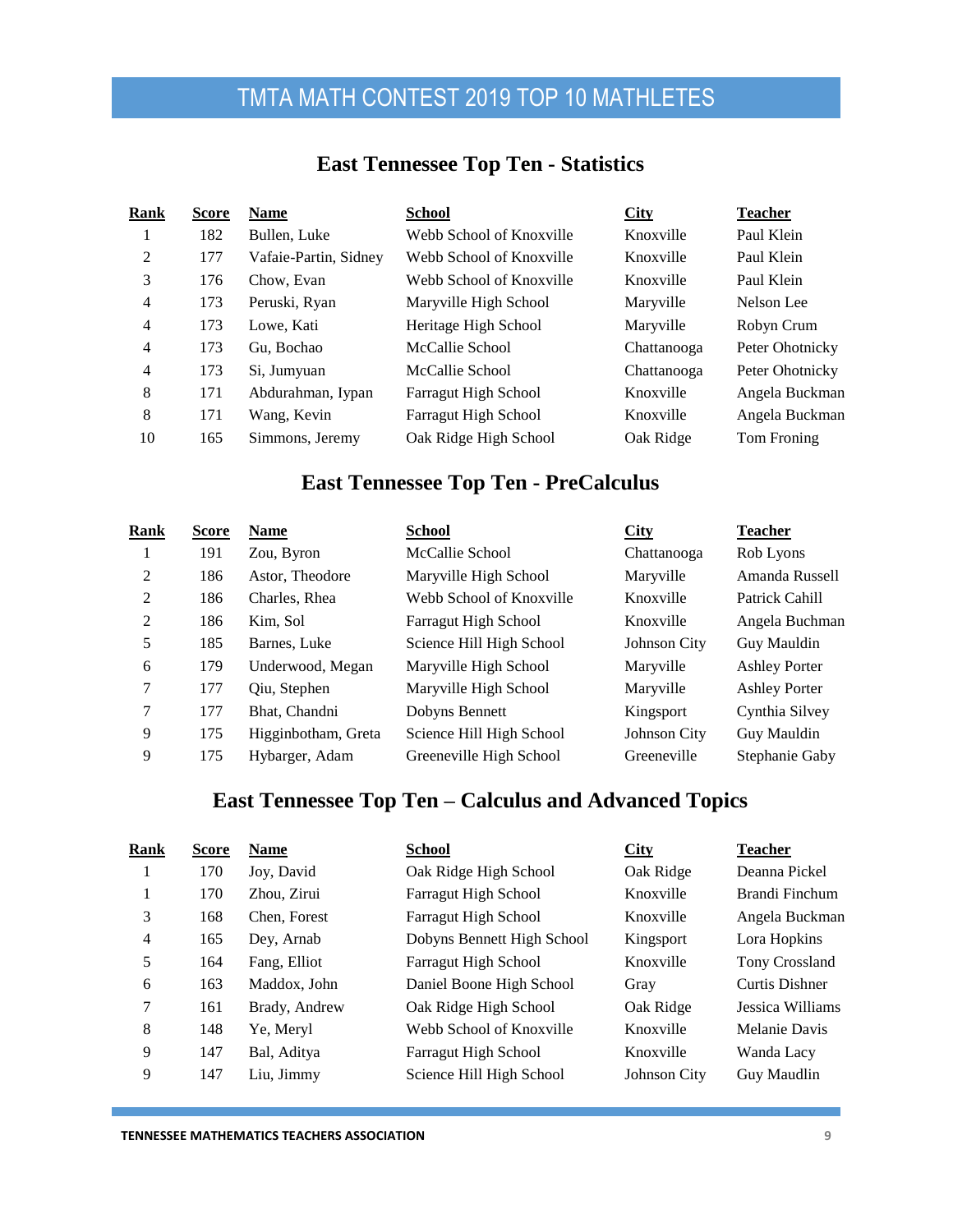### **Middle Tennessee Top Ten - Algebra I**

| Rank | <b>Score</b> | <b>Name</b>        | School                      | City             | <b>Teacher</b>          |
|------|--------------|--------------------|-----------------------------|------------------|-------------------------|
|      | 190          | Polborn, Tigran K  | J.T. Moore Middle School    | Nashville        | David Myers             |
| 2    | 180          | Chaudhury, Rajveer | <b>Sunset Middle School</b> | Brentwood        | <b>Benjamin Hartley</b> |
|      | 167          | Hopf, Zane H       | East Middle School          | Tullahoma        | <b>Trent Stout</b>      |
| 4    | 165          | Uden, Whit W.      | Montgomery Bell Academy     | Nashville        | Maggie Qian             |
|      | 164          | Tadrous, Michael M | Sunset Middle School        | Brentwood        | <b>Benjamin Hartley</b> |
| 6    | 161          | Banks, Jackson C   | East Middle School          | Tullahoma        | <b>Trent Stout</b>      |
|      | 160          | Barker, Kevin W    | East Middle School          | Tullahoma        | <b>Trent Stout</b>      |
|      | 160          | Gorida, Maithreya  | Montgomery Bell Academy     | <b>Nashville</b> | Maggie Qian             |
| 9    | 152          | Garvon, Kolton T   | Merrol Hyde Magnet          | Hendersonville   | Rellie Kelly            |
| 10   | 151          | Thomasson, Olivia  | East Middle School          | Tullahoma        | <b>Trent Stout</b>      |
|      |              |                    |                             |                  |                         |

#### **Middle Tennessee Top Ten - Geometry**

| Rank           | <b>Score</b> | <b>Name</b>      | <b>School</b>                 | <b>City</b>      | <b>Teacher</b>     |
|----------------|--------------|------------------|-------------------------------|------------------|--------------------|
|                | 190          | Deng, Lejun      | <b>MLK Magnet High School</b> | <b>Nashville</b> | Daniel Agyemang    |
| $\mathfrak{D}$ | 173          | Wang, Alex       | Montgomery Bell Academy       | <b>Nashville</b> | Matt Golenor       |
|                | 160          | Pitt, Henry R    | Montgomery Bell Academy       | <b>Nashville</b> | Matt Golenor       |
| 4              | 146          | Du, Hongyang     | Oakland High School           | Murfreesboro     | Kevin Carroll      |
|                | 133          | Xu. Peter        | Montgomery Bell Academy       | <b>Nashville</b> | Matt Golenor       |
| 6              | 132          | Groomes, Reid    | Montgomery Bell Academy       | <b>Nashville</b> | Matt Golenor       |
|                | 130          | Patel, Rudra     | Hillwood High School          | <b>Nashville</b> | Andrew Herrmann    |
| 8              | 123          | Wei. Galen       | Merrol Hyde Magnet School     | Hendersonville   | Bretta Gannon      |
| 9              | 122          | Mueller, Matthew | Sunset Middle School          | <b>Brentwood</b> | Mitchell Lancaster |
| 10             | 116          | Spencer, Kylie   | Homeschooled                  | <b>Dickson</b>   | Aaron Spencer      |

### **Middle Tennessee Top Ten - Algebra II**

| Rank                        | <b>Score</b> | <b>Name</b>         | <b>School</b>                  | <b>City</b>      | <b>Teacher</b>     |
|-----------------------------|--------------|---------------------|--------------------------------|------------------|--------------------|
|                             | 195          | Li, Greta           | University School of Nashville | <b>Nashville</b> | Justin Fitzpatrick |
| $\mathcal{D}_{\mathcal{L}}$ | 190          | Choi, Sally         | <b>Brentwood High School</b>   | Brentwood        | Greg Shirley       |
|                             | 180          | Ouyang, William     | Montgomery Bell Academy        | Nashville        | John Lunier        |
| 4                           | 178          | Kanamoto, Shumpei   | Ravenwood High School          | Brentwood        | Cheryl Morency     |
|                             | 177          | Jordan, Ryan T      | Ravenwood High School          | <b>Brentwood</b> | Cheryl Morency     |
| 6                           | 175          | Shipley, Matthew    | Pope John Paul II              | Hendersonville   | Kim Childress      |
|                             | 172          | Wong, Adam          | Montgomery Bell Academy        | <b>Nashville</b> | Maggie Qian        |
| 8                           | 171          | Shuxteau, Carissa R | <b>Brentwood High School</b>   | Brentwood        | Betty Hood         |
| 9                           | 169          | Muthiah, Milind     | Ravenwood High School          | <b>Brentwood</b> | Mary Hawken        |
| 10                          | 168          | Cook, Sarah R       | Harpeth Hall School            | Nashville        | Dora Biegl         |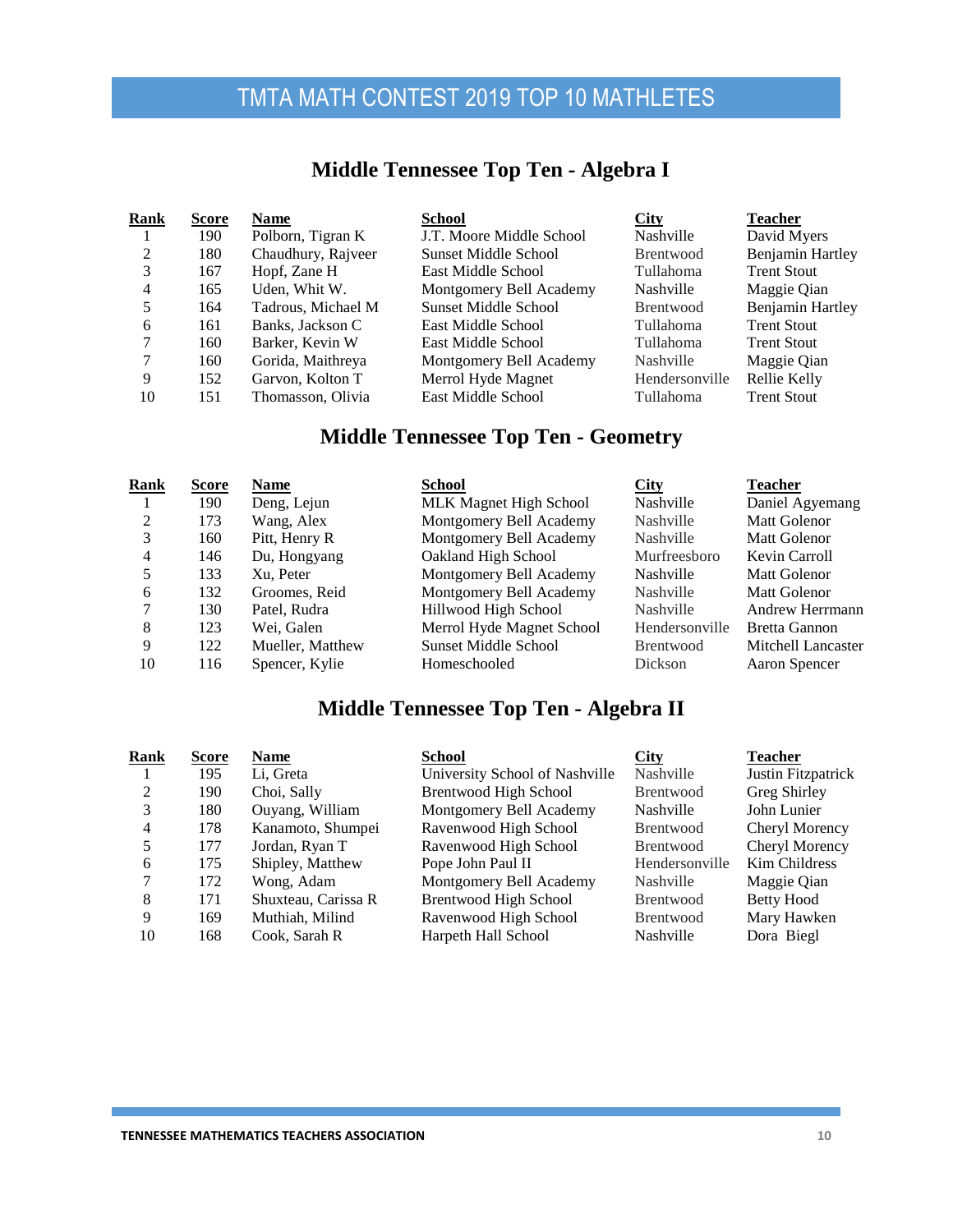### **Middle Tennessee Top Ten - Statistics**

| Rank | <b>Score</b> | Name                | <b>School</b>                | <b>City</b>        | <b>Teacher</b>    |
|------|--------------|---------------------|------------------------------|--------------------|-------------------|
|      | 191          | Wang, Jiahua        | The Webb School              | <b>Bell Buckle</b> | Andrew Stimpson   |
| 2    | 190          | Czajkowski, Whitman | Siegel High School           | Murfreesboro       | Amber Matuszewski |
| 2    | 190          | Sai, Baylor         | Montgomery Bell Academy      | <b>Nashville</b>   | Phillip Jackson   |
| 4    | 186          | Grummon, Nicholas   | Franklin High School         | Franklin           | Suzanne Nuccio    |
| 4    | 186          | Sprouse, Henry C    | Hendersonville High School   | Franklin           | Angela Stiles     |
| 6    | 185          | Broughton, Kylianne | <b>Ensworth High School</b>  | Nashville          | Sharon Glenn      |
| 6    | 185          | Graham, Hugh        | Montgomery Bell Academy      | <b>Nashville</b>   | Sean Jackson      |
| 6    | 185          | McGuire, Daniel     | Montgomery Bell Academy      | Nashville          | Phillip Jackson   |
| 6    | 185          | Wallenfang, Lee     | <b>Brentwood High School</b> | Brentwood          | Jerry Stelmaszak  |
| 6    | 185          | Yang, Heather       | <b>Brentwood High School</b> | <b>Brentwood</b>   | Jerry Stelmaszak  |

### **Middle Tennessee Top Ten - PreCalculus**

| Rank | <b>Score</b> | Name                 | <b>School</b>                  | City                         | <b>Teacher</b>     |
|------|--------------|----------------------|--------------------------------|------------------------------|--------------------|
|      | 196          | Nayagadurai, Ashwath | Brentwood High School          | <b>Brentwood</b>             | Christie Feiler    |
|      | 196          | Zhang, Franklin      | Tullahoma High School          | Tullahoma                    | Kim Carter         |
| 3    | 191          | Saye, Justin         | Independence High School       | Thompson's<br><b>Station</b> | Stephen Dorris     |
| 4    | 184          | Myers, Jacob         | Franklin High School           | Franklin                     | Lori LoCurto       |
| 5    | 181          | Tang, Colin          | Montgomery Bell Academy        | Nashville                    | John Lanier        |
| 6    | 180          | Friedman, Erica      | University School of Nashville | Nashville                    | Cynthia Crenshaw   |
| 7    | 179          | Qiu, Michelle        | Brentwood High School          | <b>Brentwood</b>             | Christie Feiler    |
| 8    | 178          | Lee, Julia           | <b>Brentwood High School</b>   | <b>Brentwood</b>             | Christie Feiler    |
| 8    | 178          | Yu, Sheeline         | University School of Nashville | Nashville                    | Justin Fitzpatrick |
| 10   | 176          | Hawkins, Matthew     | Montgomery Bell Academy        | <b>Nashville</b>             | Mike Davidson      |
|      |              |                      |                                |                              |                    |

### **Middle Tennessee Top Ten – Calculus and Advanced Topics**

| Rank | <b>Score</b> | <b>Name</b>       | School                       | <b>City</b>      | <b>Teacher</b>      |
|------|--------------|-------------------|------------------------------|------------------|---------------------|
|      | 175          | DeCoster, Sam     | Montgomery Bell Academy      | Nashville        | Dustin Hedmark      |
| 2    | 174          | Ajmal, Namrah     | <b>Brentwood High School</b> | Brentwood        | Jerry Stelmaszak    |
| 3    | 173          | Novak, Connor     | <b>Brentwood High School</b> | <b>Brentwood</b> | Jerry Stelmaszak    |
| 4    | 165          | Deaton, Robert    | <b>Central Magnet School</b> | Murfreesboro     | Angelyn Pigg        |
| 5    | 162          | Murray, Colin     | Ensworth High School         | Nashville        | Karen Boles         |
| 6    | 160          | Coburn, Ethan     | Lipscomb Academy             | Nashville        | Amy Bowling         |
| 6    | 160          | Habermann, Julian | Montgomery Bell Academy      | <b>Nashville</b> | Dustin Hedmark      |
| 8    | 157          | Kalams, Alex      | Montgomery Bell Academy      | Nashville        | William Compton     |
| 9    | 148          | Sanborn, Kate     | Franklin High School         | Franklin         | <b>Tracy Harmon</b> |
| 10   | 147          | Dhar, Ankush      | Ravenwood High School        | <b>Brentwood</b> | Peter Lowen         |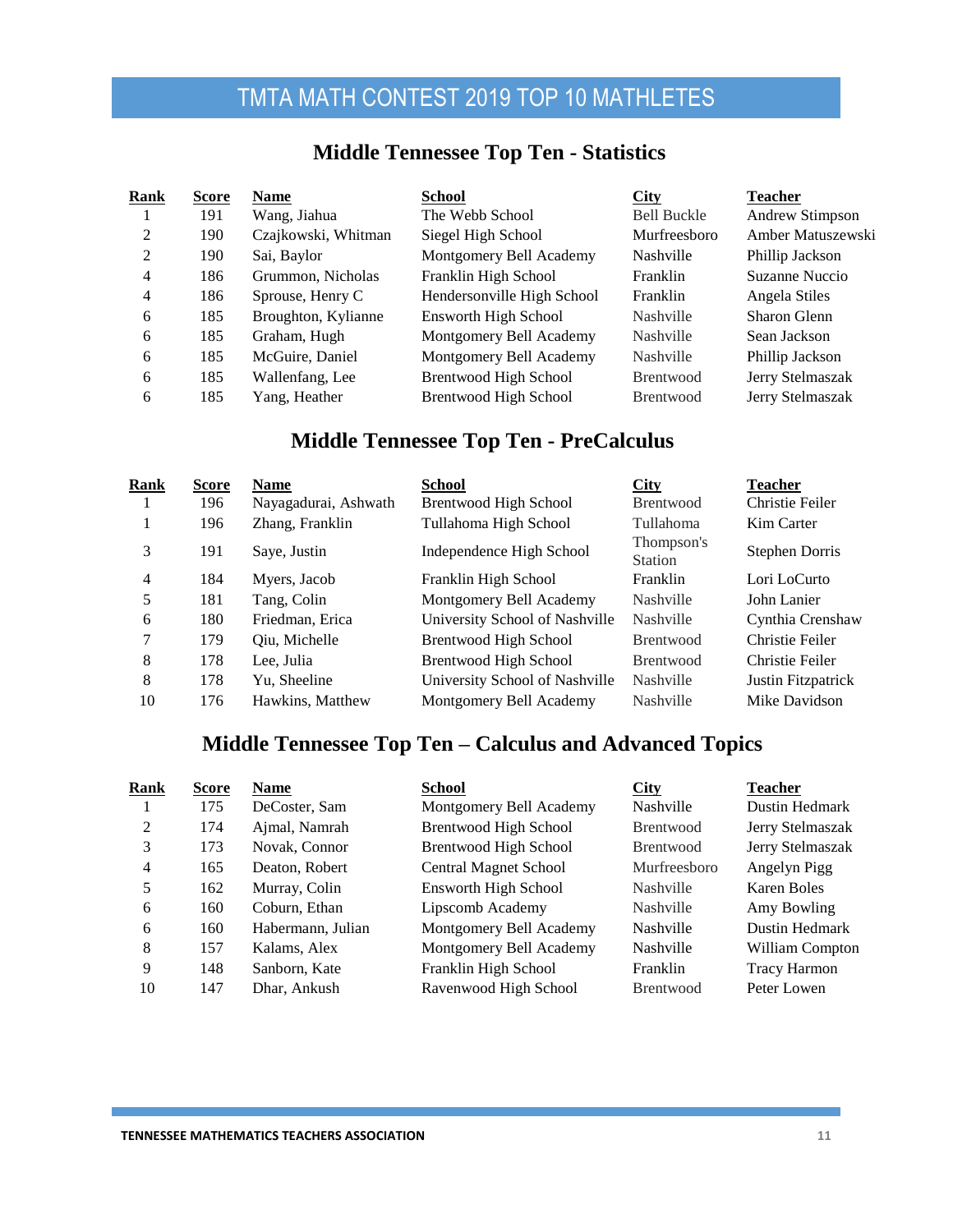### **West Tennessee Top Ten - Algebra I**

| Rank | <b>Score</b> | <b>Name</b>       | <b>School</b>                     | City           | <b>Teacher</b>           |
|------|--------------|-------------------|-----------------------------------|----------------|--------------------------|
|      | 180          | Newman, Jackson   | Memphis University School         | Memphis        | <b>Heather Davis</b>     |
| 2    | 175          | Wu. Evan          | Memphis University School         | <b>Memphis</b> | <b>Heather Davis</b>     |
| 3    | 172          | Kulubya, Matthew  | Lausanne Collegiate School        | <b>Memphis</b> | Aubrey Zimmerling        |
| 3    | 172          | Chen, Gabriel     | Memphis University School         | Memphis        | <b>Heather Davis</b>     |
| 5    | 165          | Mangin, Joseph    | Christian Brothers High<br>School | Memphis        | Shawn Morgan             |
| 6    | 159          | Han, Jennifer     | St. Mary's Episcopal School       | Memphis        | Lynda Lyttle             |
|      | 156          | Chen. Yiru        | St. Mary's Episcopal School       | <b>Memphis</b> | Lynda Lyttle             |
|      | 156          | Tian, Annabella   | Lausanne Collegiate School        | <b>Memphis</b> | <b>Aubrey Zimmerling</b> |
| 9    | 151          | Hoffman, Holly    | Dyersburg High School             | Dyersburg      | Labrenda Coleman         |
| 10   | 146          | Narayanan, Aditya | Riverdale Middle School           | Germantown     | Michelle Dlabai          |

### **West Tennessee Top Ten - Geometry**

| Rank | <b>Score</b> | <b>Name</b>          | <b>School</b>                      | City            | <b>Teacher</b>       |
|------|--------------|----------------------|------------------------------------|-----------------|----------------------|
|      | 152          | Ding, Bryan          | Memphis University School          | Memphis         | Leigh Packard        |
| 2    | 145          | Krishnamurthi, Varun | Memphis University School          | Memphis         | Leigh Packard        |
| 3    | 129          | Xiao, Jerry          | Memphis University School          | <b>Memphis</b>  | Leigh Packard        |
| 4    | 127          | Keith. Ian           | <b>Brighton High School</b>        | <b>Brighton</b> | <b>Bailey Rick</b>   |
| 5    | 125          | Chen. Michael        | West Collierville Middle<br>School | Collierville    | Samuel Moody         |
| 6    | 122          | Liu, Jeffrey         | West Collierville Middle<br>School | Collierville    | Samuel Moody         |
| 7    | 122          | Wang, Vic            | Milan High School                  | Milan           | Anthony Killian      |
| 8    | 122          | Betapudi, Simeon     | Memphis University School          | Memphis         | Leigh Packard        |
| 9    | 118          | Nadeem, Alveena      | Dyersburg High School              | Dyersburg       | <b>Grady Andrews</b> |
| 10   | 115          | Hirsch, Michael      | Lausanne Collegiate School         | Memphis         | Aubrey Zimmerling    |

### **West Tennessee Top Ten - Algebra II**

| Rank           | <b>Score</b> | Name                | <b>School</b>             | City           | <b>Teacher</b>           |
|----------------|--------------|---------------------|---------------------------|----------------|--------------------------|
|                | 200          | Gosain, Raj         | White Station High School | Memphis        | Aboubacar Amadou-<br>Ide |
| 2              | 173          | Alluri, Priyanshu   | Collierville High School  | Collierville   | Larissa McCoy            |
| $\mathfrak{D}$ | 173          | Rudd, Forest        | Memphis University School | Memphis        | Steve Gadbois            |
| 4              | 172          | Reddivari, Minnathi | White Station High School | Memphis        | Robyn Maxwell            |
| 5              | 171          | Nwokeji, Jonathan   | White Station High School | Memphis        | Elizabeth Kirby          |
| 6              | 168          | Zhao, Kerry         | Memphis University School | Memphis        | Steve Gadbois            |
| 7              | 167          | Kotta, Bhavesh      | Collierville High School  | Collierville   | Kiona Dilworth           |
| 8              | 166          | Meng, Shawn         | White Station High School | Memphis        | Elizabeth Kirby          |
| 9              | 165          | Sasipalli, Shiven   | Collierville High School  | Collierville   | Kiona Dilworth           |
| 10             | 156          | McClew, Hope        | White Station High School | <b>Memphis</b> | Elizabeth Kirby          |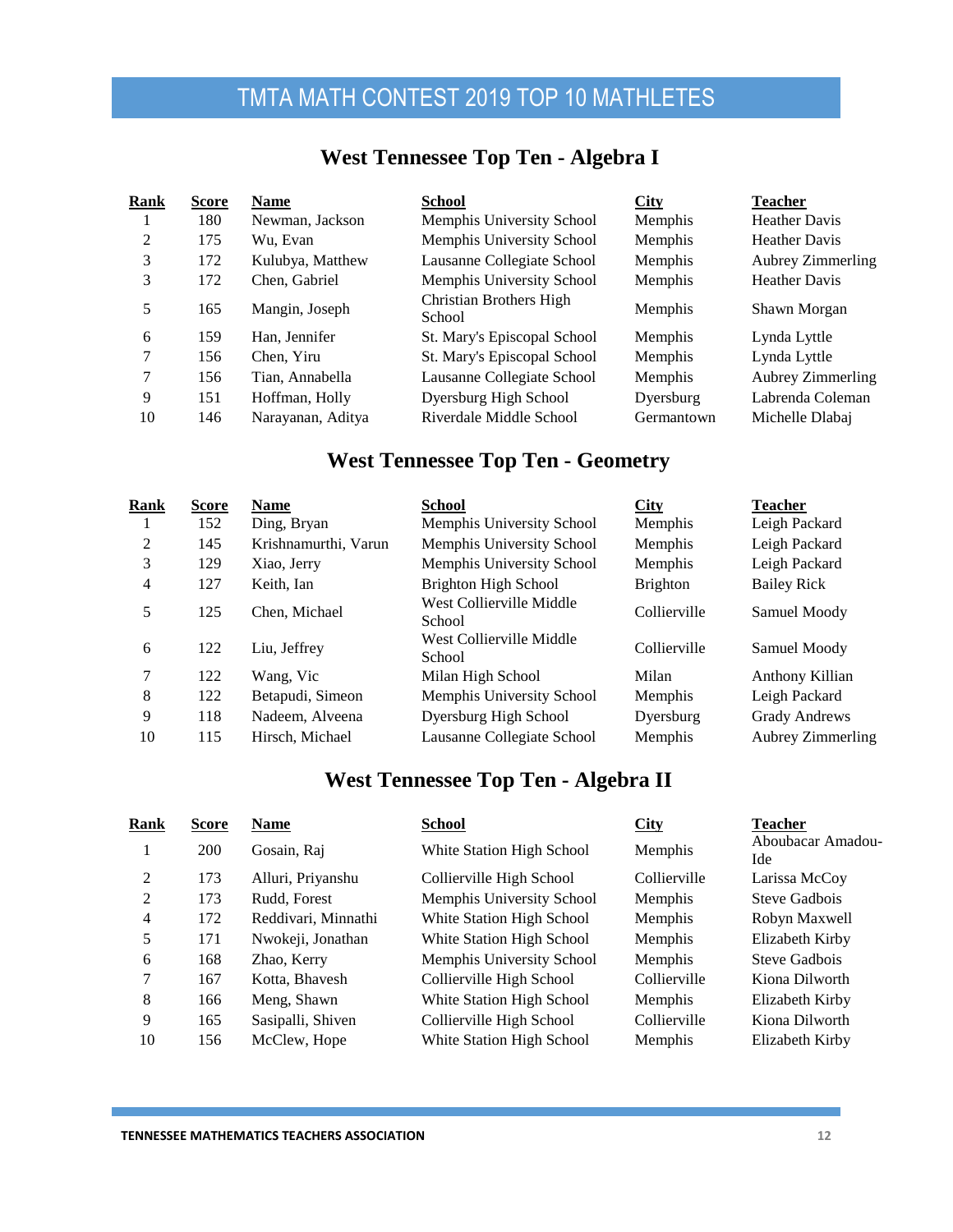| Rank | Score | <b>Name</b>         | School                      | City           | <b>Teacher</b>        |
|------|-------|---------------------|-----------------------------|----------------|-----------------------|
|      | 195   | Gilliland, Benjamin | Memphis University School   | Memphis        | Darin Clifft          |
| 2    | 191   | Hudson, Anna        | Collierville High School    | Collierville   | <b>Matthew Holmes</b> |
| 2    | 191   | Yang, Sean          | Houston High School         | Germantown     | Sarita Bansal         |
| 4    | 190   | Ahn, Elliot         | Collierville High School    | Collierville   | <b>Matthew Holmes</b> |
| 5    | 187   | He. Yao             | Collierville High School    | Collierville   | <b>Matthew Holmes</b> |
| 6    | 186   | Cabezas, Natalie    | St. Mary's Episcopal School | <b>Memphis</b> | Ashley Herr           |
| 7    | 180   | McKee, Angus        | White Station High School   | <b>Memphis</b> | Susan Campbell        |
| 7    | 180   | Ryu, Emily          | <b>Houston High School</b>  | Germantown     | Sarita Bansal         |
| 9    | 176   | An, Andrew          | <b>Houston High School</b>  | Germantown     | <b>Ashley Coates</b>  |
| 10   | 175   | Gunter, Trent       | Collierville High School    | Collierville   | <b>Matthew Holmes</b> |

### **West Tennessee Top Ten - Statistics**

### **West Tennessee Top Ten - PreCalculus**

| Rank | <b>Score</b> | <b>Name</b>           | <b>School</b>              | City           | <b>Teacher</b>        |
|------|--------------|-----------------------|----------------------------|----------------|-----------------------|
|      | 196          | Sun, Emily            | Collierville High School   | Collierville   | Timothy<br>Setterlund |
| 2    | 173          | Yang, Ethan           | White Station High School  | Memphis        | Ivonne Bentley        |
| 3    | 171          | Paul, Samuel          | Memphis University School  | Memphis        | Michael Gunn          |
| 3    | 171          | Kimura, Yuka          | Lausanne Collegiate School | Memphis        | Janet Slesinski       |
| 5    | 170          | Wang, Vilanna         | Lausanne Collegiate School | Memphis        | John Brewster         |
| 6    | 166          | Kimura, Ayaka         | Lausanne Collegiate School | <b>Memphis</b> | Janet Slesinski       |
| 7    | 165          | Lee, Jacqueline       | Lausanne Collegiate School | Memphis        | John Brewster         |
| 8    | 164          | Kovesdy, Agnes        | Lausanne Collegiate School | Memphis        | John Brewster         |
| 9    | 163          | Dragatsis, Alexandros | White Station High School  | Memphis        | Yanli Cui             |
| 10   | 162          | Zhu, Daniel           | White Station High School  | Memphis        | Yanli Cui             |
|      |              |                       |                            |                |                       |

### **West Tennessee Top Ten – Calculus and Advanced Topics**

| Rank | Score | <b>Name</b>      | <b>School</b>                  | <b>City</b>    | <b>Teacher</b>      |
|------|-------|------------------|--------------------------------|----------------|---------------------|
|      | 200   | Luo, Kevin       | White Station High School      | Memphis        | Yanli Cui           |
| 2    | 171   | Black, Alan      | Christian Brothers High School | Memphis        | <b>Dustin Perry</b> |
| 3    | 170   | Puri, Arjun      | Memphis University School      | <b>Memphis</b> | Steve Gadbois       |
| 4    | 166   | Gong, Brandon    | Collierville High School       | Collierville   | Ivonne Bentley      |
| 5    | 160   | Gu, Anming       | White Station High School      | <b>Memphis</b> | Yanli Cui           |
| 6    | 155   | Zhang, Johnathan | White Station High School      | Memphis        | Yanli Cui           |
| 7    | 153   | Cao, Kevin       | White Station High School      | Memphis        | Yanli Cui           |
| 8    | 148   | Ding, Sarah      | White Station High School      | <b>Memphis</b> | Yanli Cui           |
| 9    | 147   | Hawkins, Ethan   | Collierville High School       | Collierville   | Ivonne Bentley      |
| 10   | 146   | Jerit, Jack      | Christian Brothers High School | <b>Memphis</b> | <b>Dustin Perry</b> |
|      |       |                  |                                |                |                     |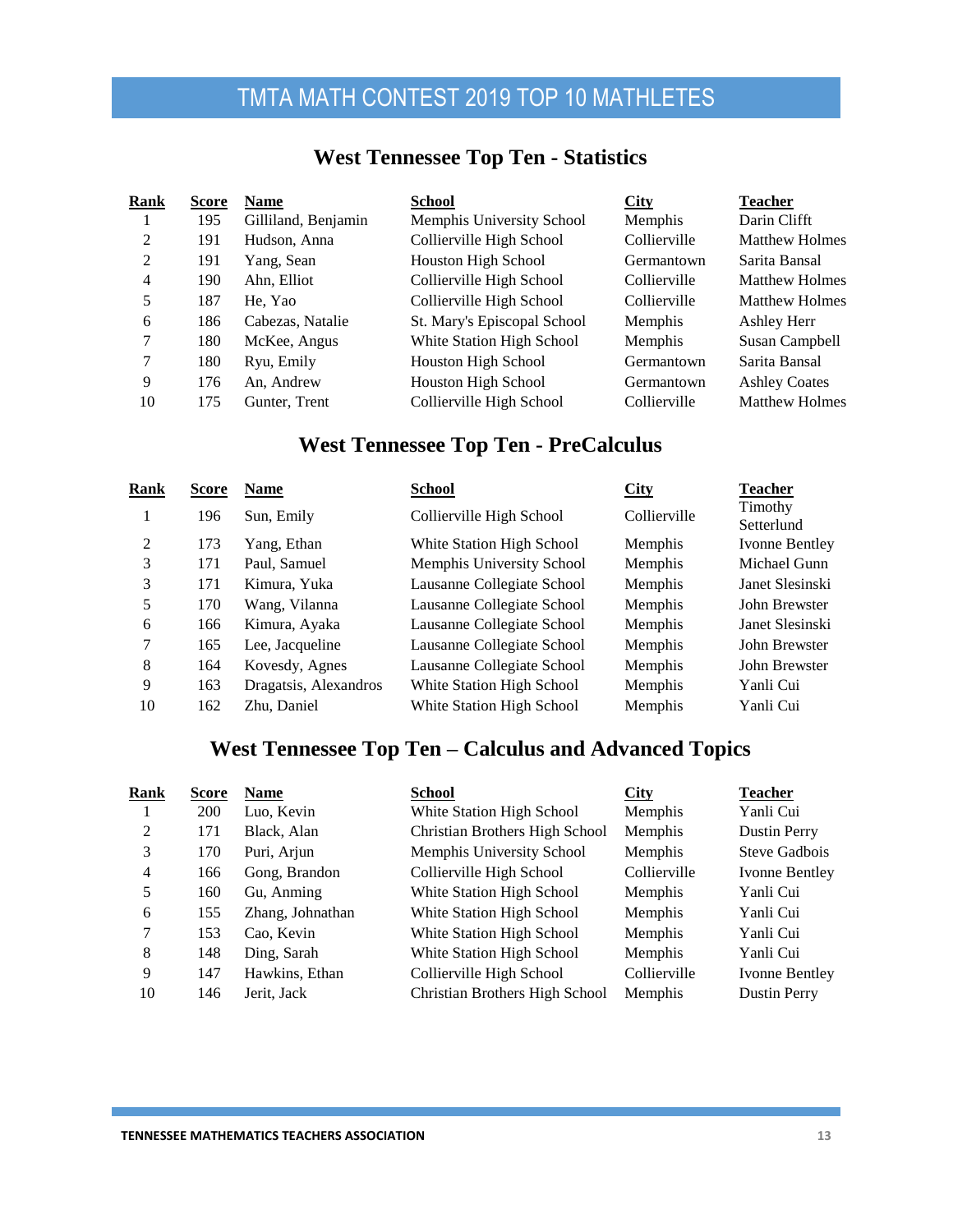### <span id="page-14-0"></span>NCTM Illuminations Brain Teasers

**Nine Digit Fractions** by PatrickVennebush

Fill in each square with a digit 1-9, and fill in each circle with an operator +, -, x, +. Use each digit and each operator exactly once. The resulting equation should be true. Use the standard order of operations (PEMDAS).



What is the largest possible three-digit result that can be obtained on the right side of the equation?

**Yes or No?**



Ask a friend to pick a number from 1 through 1,000. After asking him ten questions that can be answered yes or no, you will be able to tell him the number.

What kind of Questions must you ask?

*Puzzle provided by Kordemsky: The Moscow Puzzles (Dover)*